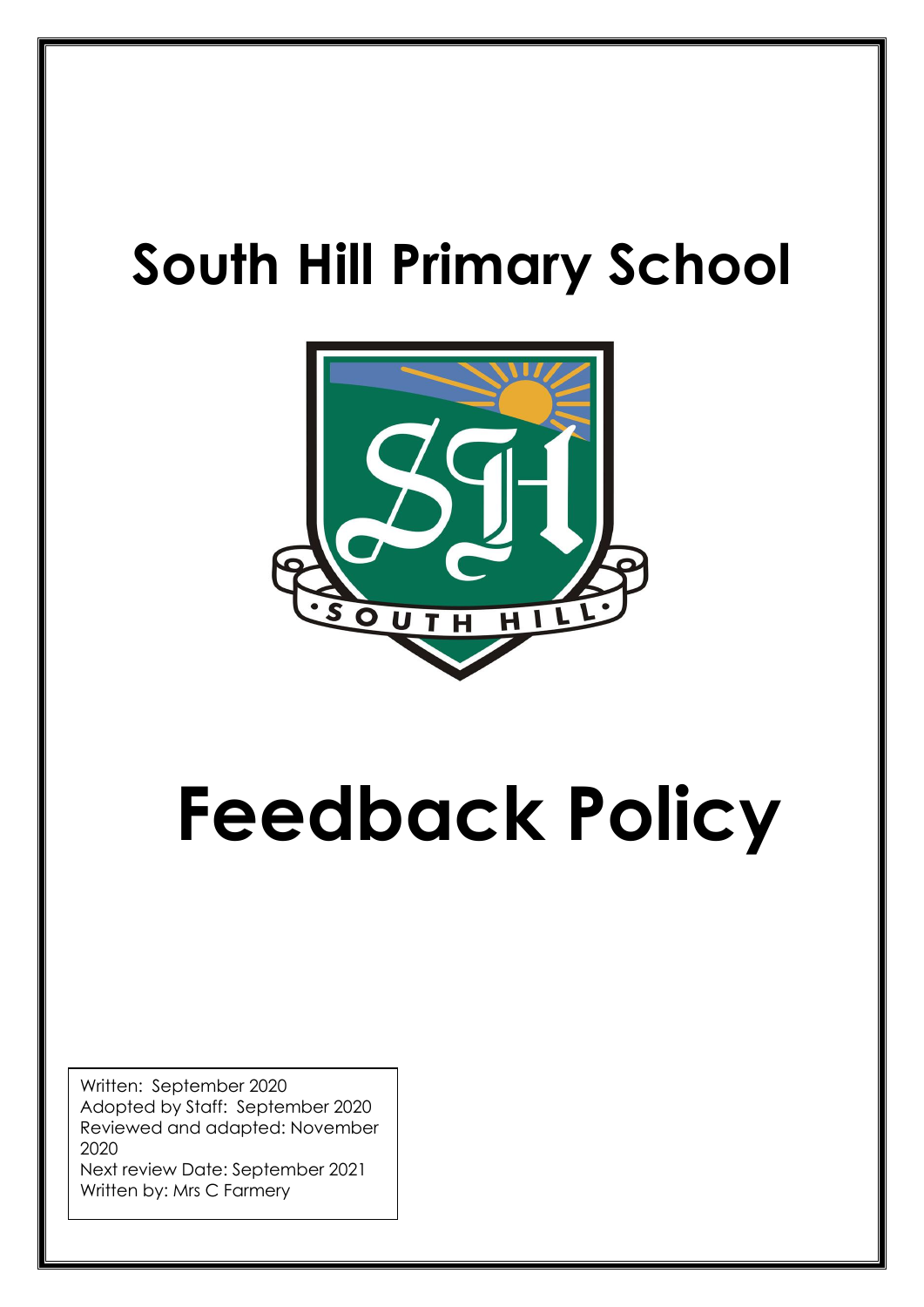

## South Hill Primary School

#### Feedback Policy (September 2020)

At South Hill Primary School, we recognise the importance of feedback to enhance pupil progress and further our pupils learning. We believe that quality first teaching, alongside strong pastoral relationships, is the best way to achieve good academic progress. We believe giving feedback at the time of impact is crucial throughout the learning process and should cause thinking to take place on the part of the learner. Our lessons have a clear learning journey, which include:

- A recap of prior learning
	- A clear learning objective
	- Success criteria so pupils know how to succeed
- Plenaries (which are used to inform AFL)

#### **Key principles**

.

At South Hill, we believe that:

● Feedback should have the **sole focus of furthering children's learning**, both as a group and as individuals, and should:

- be **meaningful, manageable and motivating**
- be **specific, accurate and clear**
- **redirect or refocus** the teacher's or the learner's actions to **achieve a specific goal**
- **provide opportunities for pupils to edit and improve their own work**
- **promote independence** and enable pupils to take an **increasing responsibility for their own learning**
- provide **specific guidance** on how to improve
- give an **appropriate level of challenge** to all pupils in lessons
- include peer to peer marking in KS2, using purple polishing pens

● Feedback is **most effective** when it can be delivered **closest to the point of action**. This could include verbal feedback, scaffolding, modelling, written symbols (from our marking and assessment code) or written comments. ● **Written comments** should be accessible to pupils' according to age and ability and further their learning.

#### **How will feedback be delivered at South Hill?**

In all Key stages, feedback will be the primary focus. In Foundation Stage & Key Stage 1, written feedback will, for example, be modelling a spelling pattern or letter formation, giving a sentence starter or giving an extension task etc. In **Key Stage 2**, written marking comments guide learning. For example, in asking a pupil to rewrite a sentence or paragraph focusing on improving a particular element, to ask a pupil to re-try a calculation or to provide a model for them to use etc.

**All teacher and TA's will use green pen to provide feedback in books. All feedback should focus on enabling the pupil to further their learning independently, using the support given.** All written work (in KS1 and KS2) will be acknowledged by class teachers through the use of our marking and assessment codes (see appendix 1), which includes 'VF' to signal where a verbal feedback conversation has taken place.

#### **Feedback conversations**

At South Hill, feedback conversations happen daily. Teachers and TA's spend time with individuals or small groups of children to:

- support overlearning/ pre-teaching
- review previous misconceptions or gaps in learning
- extend and further learning
- praise and reward children

#### **Pupil conferences**

At South Hill, pupil conferences take place once a term in Key stage 2 with the class teacher and individual child. These conversations are an opportunity for the pupil to discuss:

- their learning and how they can be a more effective learner
- their wellbeing and how they feel about their learning

These conversations can be used to identify any issues which need to be addressed in order to further learning.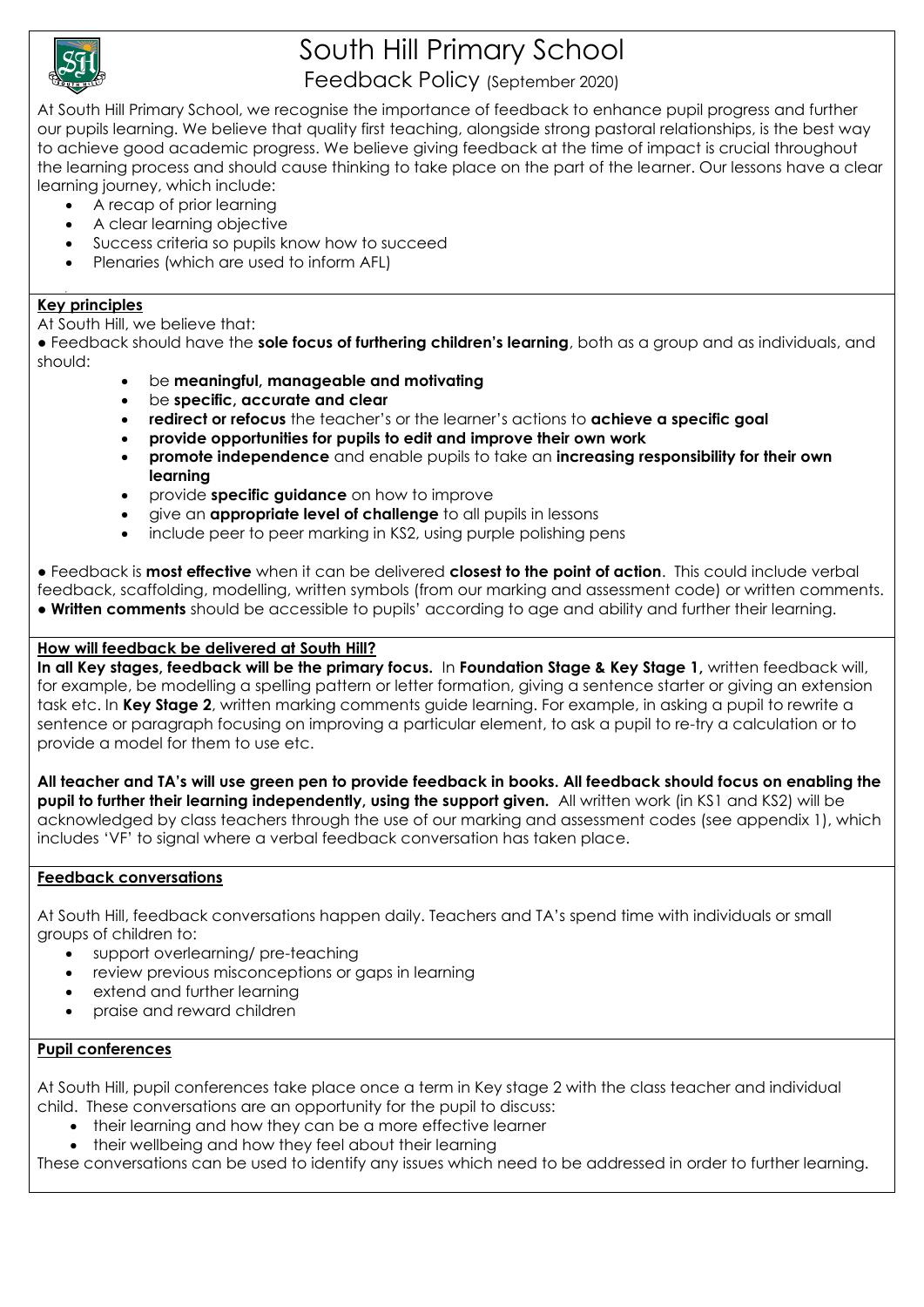### **What will this look like in the classroom?**

Feedback occurs at one of four common stages in the learning process:

- 1. AFL
- 2. Live feedback
- 3. Summary
- 4. Review

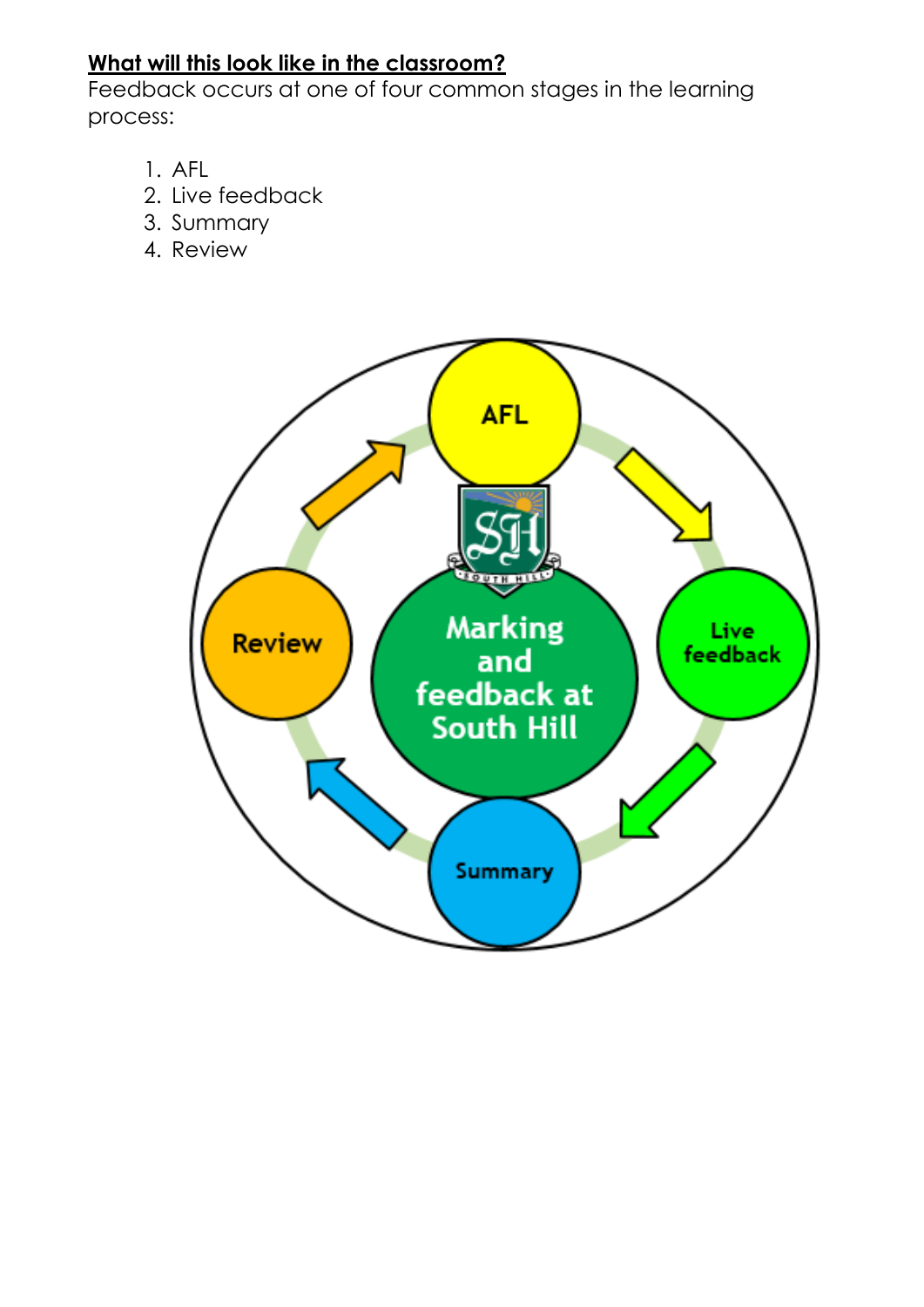| <b>Type</b>      | What we expect to see at South Hill over the course of a learning sequence<br><b>Evidence</b>                                                                                       |                                    |  |  |  |  |
|------------------|-------------------------------------------------------------------------------------------------------------------------------------------------------------------------------------|------------------------------------|--|--|--|--|
| <b>AFL</b>       | A range of AFL techniques are used to underpin all learning e.g. mini plenaries,                                                                                                    | <b>Booster groups</b>              |  |  |  |  |
| underpins        | effective questioning, concept cartoons, low stakes testing,                                                                                                                        |                                    |  |  |  |  |
| learning         | Where needed, small groups or individual children may be pre-taught information,<br>$\bullet$                                                                                       | Intervention                       |  |  |  |  |
| for all          | where needed, or set questions that will enable them to access the next sequence                                                                                                    | groups                             |  |  |  |  |
| children         | of learning. This is particularly important for SEN pupils and pupils working below                                                                                                 |                                    |  |  |  |  |
|                  | curriculum expectations and may be completed by a class teacher, teaching                                                                                                           | Learning walks                     |  |  |  |  |
| <b>TAKES</b>     | assistant or SENCO. Information gathered is used to inform future lessons/activities.                                                                                               |                                    |  |  |  |  |
| <b>PLACE</b>     | Assessment information from previous year groups or previous lessons is used to<br>$\bullet$<br>establish the pitch and pace of the next sequence of lessons                        |                                    |  |  |  |  |
| <b>BEFORE</b>    | South Hill Progression documents are used by teachers to plan lessons so that they<br>$\bullet$                                                                                     |                                    |  |  |  |  |
| <b>THE</b>       | are appropriate to the curriculum expectations of the year group and also take                                                                                                      |                                    |  |  |  |  |
| <b>LESSON</b>    | into account the previous and next year groups learning objectives                                                                                                                  |                                    |  |  |  |  |
|                  |                                                                                                                                                                                     |                                    |  |  |  |  |
| <b>Live</b>      | All lessons starts with a recap of what we have done so far and where we are<br>$\bullet$                                                                                           | Lesson                             |  |  |  |  |
| feedback         | heading as well as whole class feedback - what did we do well and what do we                                                                                                        | observations                       |  |  |  |  |
|                  | need to improve on as a class?                                                                                                                                                      |                                    |  |  |  |  |
| <b>TAKES</b>     | AFL during 'live' teaching informs the teacher of skills and knowledge of the class<br>$\bullet$                                                                                    | Learning walks                     |  |  |  |  |
| <b>PLACE</b>     | as a whole as well as individually and lessons are adapted as a result<br>Use of open questions to gage pupil knowledge                                                             |                                    |  |  |  |  |
| <b>DURING</b>    | $\bullet$<br>Use of mini whiteboards, class votes, quizzes, hinge questions, thunks etc to<br>$\bullet$                                                                             | VF and group                       |  |  |  |  |
| <b>THE</b>       | establish what children do and do not know and to encourage critical thinking                                                                                                       | work                               |  |  |  |  |
| <b>LESSON</b>    | skills                                                                                                                                                                              | evidenced in                       |  |  |  |  |
|                  | Mini plenaries throughout lessons to assess learning and address misconceptions<br>$\bullet$                                                                                        | books                              |  |  |  |  |
|                  | Pitch and pace is adapted to the needs of the class<br>$\bullet$                                                                                                                    |                                    |  |  |  |  |
|                  | Differentiation of tasks is flexible and responds to the particular topic being taught<br>$\bullet$                                                                                 | Self/peer                          |  |  |  |  |
|                  | Roles of other adults, such as TA's and 1-2-1's, provide effective, proactive support<br>$\bullet$                                                                                  | assessment                         |  |  |  |  |
|                  | and challenge                                                                                                                                                                       |                                    |  |  |  |  |
|                  | After the main teaching time, the class teacher and TA work with a small focus<br>$\bullet$                                                                                         |                                    |  |  |  |  |
|                  | groups of pupils whilst others work independently, with a focus on quality first                                                                                                    |                                    |  |  |  |  |
|                  | teaching and driving the learning forward<br>Verbal feedback is given immediately and signalled by 'VF' (with a single word<br>$\bullet$                                            |                                    |  |  |  |  |
|                  | explanation if needed) in children's books. This shows that the teacher/TA spoke to                                                                                                 |                                    |  |  |  |  |
|                  | the child individually and should be seen by the 'impact' of the child's work                                                                                                       |                                    |  |  |  |  |
|                  | afterwards. Pupils respond to this in purple polishing pen in KS2 (and KS1 where                                                                                                    |                                    |  |  |  |  |
|                  | appropriate. This forms part of our 'Feedback conversations' as well as in our                                                                                                      |                                    |  |  |  |  |
|                  | review of the learning.                                                                                                                                                             |                                    |  |  |  |  |
|                  | Verbal feedback is used to model, extend, address misconceptions, scaffold etc<br>$\bullet$                                                                                         |                                    |  |  |  |  |
|                  | Teachers and TA's also support learning by using green pen marking (over the<br>$\bullet$                                                                                           |                                    |  |  |  |  |
|                  | shoulder marking)                                                                                                                                                                   |                                    |  |  |  |  |
|                  | Modelling (KS1) or written feedback (KS2) enables pupils to further their learning,                                                                                                 |                                    |  |  |  |  |
|                  | where needed<br>Use of the class visualiser to share good work and to address misconceptions<br>$\bullet$                                                                           |                                    |  |  |  |  |
|                  | (which can also be used at the summary)                                                                                                                                             |                                    |  |  |  |  |
| <b>Summary</b>   | End of lesson plenary is used summarise what we have learnt today and to give<br>$\bullet$                                                                                          | VF and impact from this            |  |  |  |  |
|                  | context to our learning journey and where we are heading next                                                                                                                       | evident in books                   |  |  |  |  |
| <b>TAKES</b>     | Pupil assessment using traffic light system (EYFS/KS1) or triangle system (KS2) for<br>$\bullet$                                                                                    | Pupil and teacher                  |  |  |  |  |
| <b>PLACE AT</b>  | pupils to signal how well they think they have achieved the learning objective                                                                                                      | assessment symbols<br>every lesson |  |  |  |  |
| <b>THE END</b>   | Peer/self marking used to identify what a pupil has done well and what they could<br>$\bullet$                                                                                      | Lesson observations                |  |  |  |  |
| <b>OF THE</b>    | do to further improve using agreed success criteria                                                                                                                                 |                                    |  |  |  |  |
| <b>LESSON</b>    | Next steps can be given for the child to complete indepdently to move their<br>$\bullet$                                                                                            |                                    |  |  |  |  |
|                  | learning forward                                                                                                                                                                    |                                    |  |  |  |  |
| <b>Review</b>    | All books looked at by the class teacher<br>$\bullet$<br>Books put into piles and addressed before the following lesson - who needs more<br>$\bullet$                               | Lessons plans<br>adapted and       |  |  |  |  |
| <b>TAKES</b>     | support? Who needs to be challenged? Who needs to be praised for the progress                                                                                                       | annotated                          |  |  |  |  |
| <b>PLACE</b>     | they have made? Whose work can I show as a great example?                                                                                                                           |                                    |  |  |  |  |
| <b>AFTER THE</b> | Adaptation of plans for the whole class or individual support actioned, where<br>$\bullet$                                                                                          | Whole class                        |  |  |  |  |
| <b>LESSON</b>    | needed from what the class teacher has seen in books                                                                                                                                | feedback                           |  |  |  |  |
| <b>AND</b>       | Whole class feedback form filled in every lesson in English and maths<br>$\bullet$                                                                                                  | sheets up to                       |  |  |  |  |
| <b>BEFORE</b>    | Learning tools created and given to pupil's to support learning, such as sentence<br>$\bullet$                                                                                      | date                               |  |  |  |  |
| <b>THE NEXT</b>  | starters, word banks, picture prompts etc                                                                                                                                           |                                    |  |  |  |  |
| <b>LESSON</b>    | Groupings are adjusted to support learners or future tasks adapted<br>$\bullet$                                                                                                     | Children aware                     |  |  |  |  |
|                  | Advice sought from SLT/SENCO, where needed<br>$\bullet$                                                                                                                             | of how they                        |  |  |  |  |
|                  | Regular conversations between all adults in the class to provide feedback<br>$\bullet$<br>Feedback conversations should take place before the following lesson in core<br>$\bullet$ | are progressing                    |  |  |  |  |
|                  | subjects between the class teacher and a small group of children to provide                                                                                                         |                                    |  |  |  |  |
|                  | praise and feedback and to move the individual child's learning on (Appendix 3)                                                                                                     |                                    |  |  |  |  |
|                  | ALL FEEDBACK IS USED TO INFORM TEACHERS' 'PUPIL PROGRESS MEETINGS' AND TO INFORM                                                                                                    |                                    |  |  |  |  |
|                  | <b>END OF TERM ASSESSMENT INFORMATION</b>                                                                                                                                           |                                    |  |  |  |  |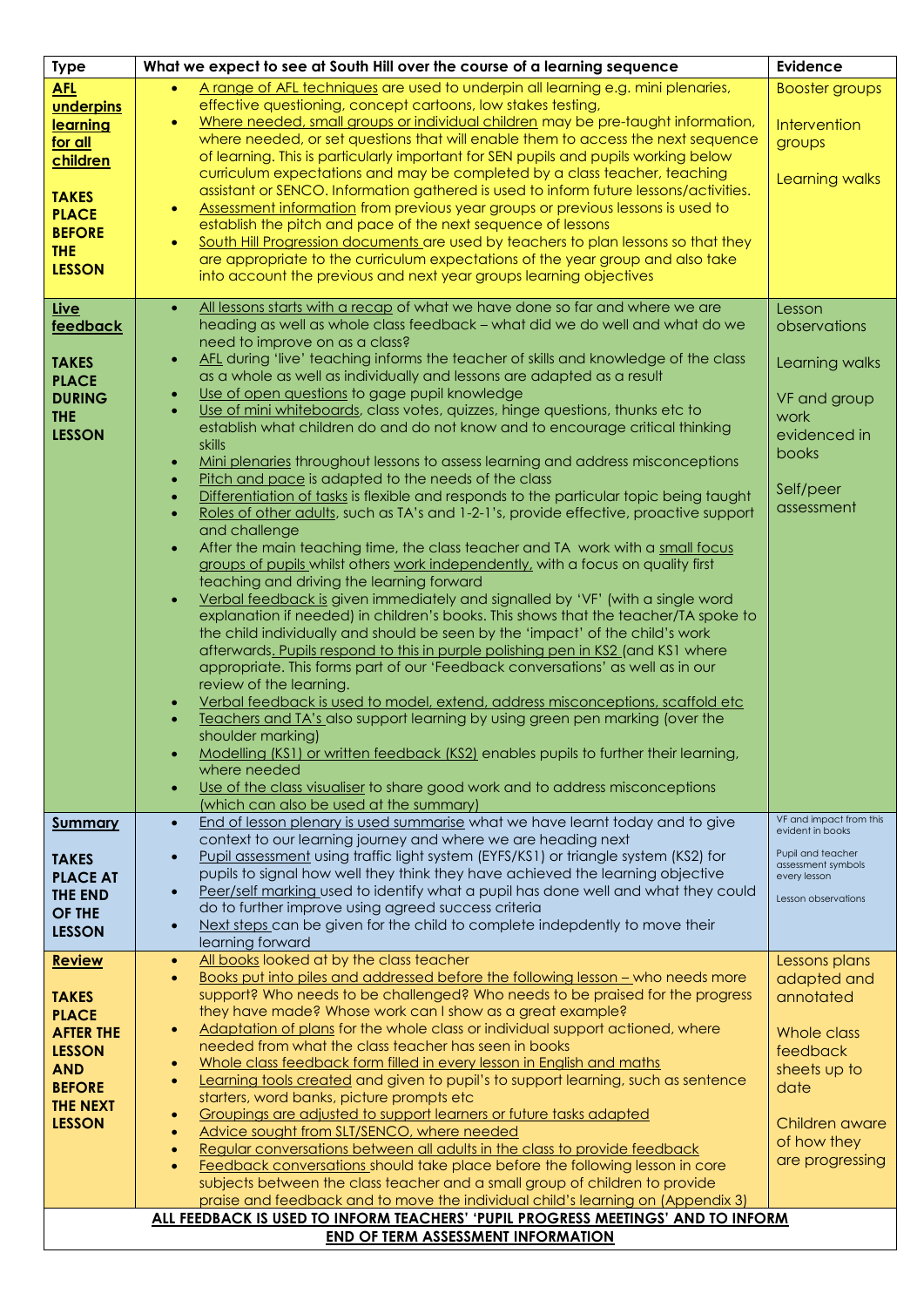## **Appendix 1:**

## **Assessment Code**

Pupils use a traffic light (KS1) or arrow (KS2) to self-assess their work. Class teachers assess after the learning objective using the Triangle system next to the L.O. with their initials.



## *Marking code*

Where written feedback is needed, Teachers may use the following marking code.

| This is good.     | $\checkmark$<br>This is excellent.                                                                 |  |  |  |  |  |
|-------------------|----------------------------------------------------------------------------------------------------|--|--|--|--|--|
|                   | Does this make sense?<br>Re-read and correct your work.                                            |  |  |  |  |  |
| Sp                | Spelling mistake Spelling given by teacher and pupil to write out x 3.                             |  |  |  |  |  |
|                   | Circle letter Incorrect use of upper or lowercase letter.                                          |  |  |  |  |  |
|                   | Missing punctuation Find out what the missing punctuation is and correct.                          |  |  |  |  |  |
|                   | Space needed Remember to leave a finger space in between each word.                                |  |  |  |  |  |
| $^{\prime\prime}$ | New paragraph/new line needed.                                                                     |  |  |  |  |  |
| <b>VF</b>         | Verbal feedback My teacher has talked to me about my work                                          |  |  |  |  |  |
| $S + initial$     | I had help from an adult                                                                           |  |  |  |  |  |
|                   | I did this work independently (when normally supported)                                            |  |  |  |  |  |
| G                 | <b>Guided Group Work</b>                                                                           |  |  |  |  |  |
| N.S               | Next step What I need to do to improve my work. These should be completed the following<br>lesson. |  |  |  |  |  |
| <b>R1</b>         | R1 reward for effort chart                                                                         |  |  |  |  |  |
| See me            | I need to see my teacher for advice. I will then repeat the work.                                  |  |  |  |  |  |